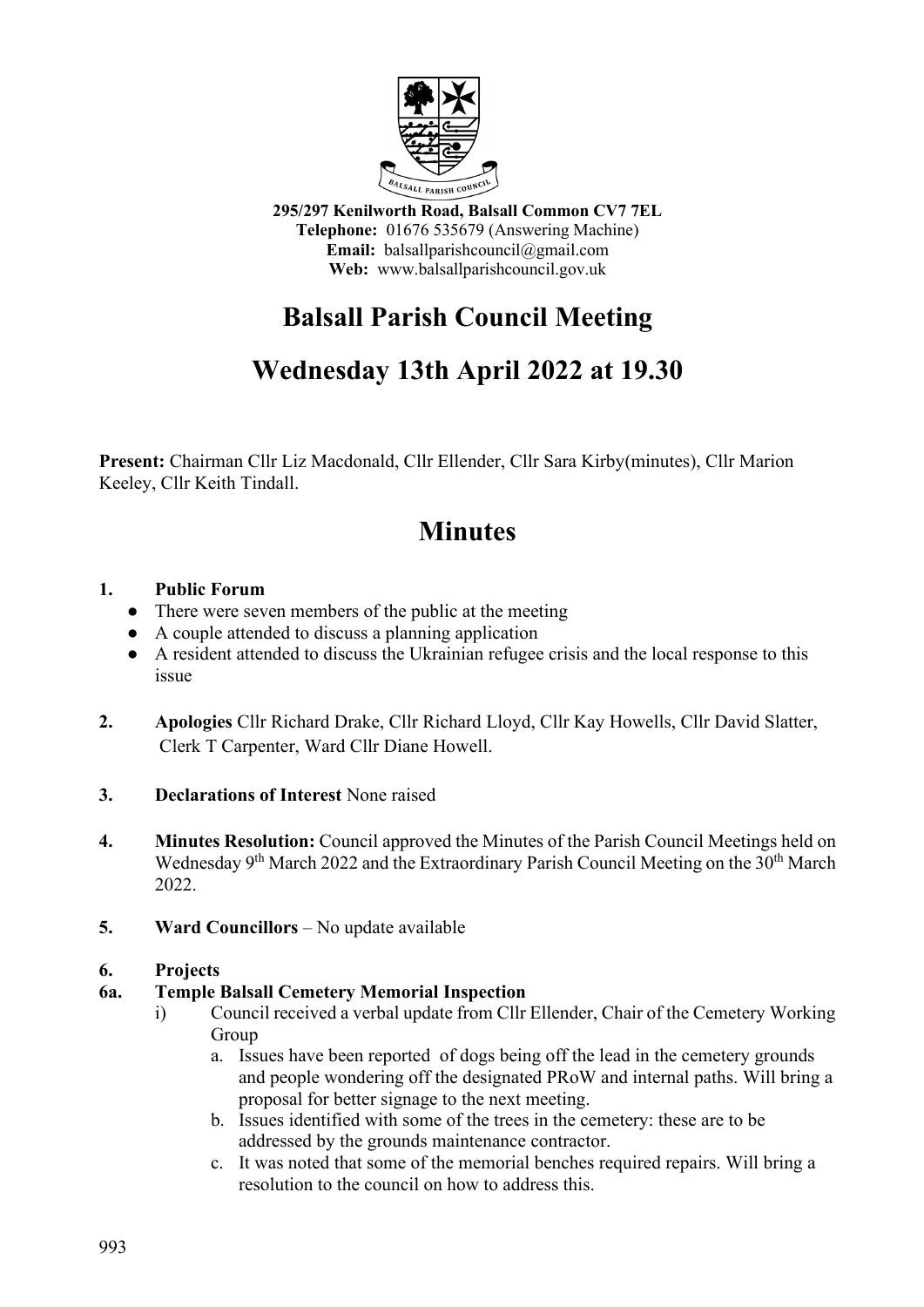d. Council discussed the concerns raised by Cllr Keeley of the natural burial ground employees/contractors using the parish council cemetery bins and asking our grounds contractor to undertake work in their facility. Cllr Macdonald proposed the Clerk write to the owners of Temple Fields to raise these concerns and request that they stop using the parish council bins and make their own waste disposal arrangements. Cllr Keeley seconded and council unanimously approved.

ii) Council noted the complaint sent to the Clerk and to the local MP on the council's charge for permission to carry out memorial repairs. Council considered the request to reconsider the cemetery charge for permission to carry out the memorial repair. The fee charged covers the council's administrative costs in providing permission for the proposed work, landowner authority to carry out the work for each individual grave owner and updating the Council's records. Council agreed that the £55 administration fee should remain in place as it covers the council's administrative costs.

Cllr Macdonald proposed there should be one administration cost for permission for memorial repairs where a single grave owner had multiple graves that were requiring work. Seconded Cllr Ellender and unanimously approved. Clerk to write to local MP to inform him of the councils decisions.

iii) Council considered the request from Edge IT to give "permission to publish your Council's name and logo on the Epitaph section of our website to help encourage more Councils to join our growing community of 145 Epitaph users". Unanimously approved.

## **6b. Balsall Common Village Centre Masterplan**

 Council noted that the Balsall and Berkswell Parish Council Clerks jointly submitted the Balsall Common Village Centre Masterplan to SMBC in March.

### **7. External Organisations**

Verbal updates on meetings with external organisations:

- **7a** Cllr Macdonald provided a verbal update on the Meeting with Solihull Strategic lead for Cultural on 8 April 2022, the focus was on bunting for the centre and supporting the Commonwealth Games by planting in the Birmingham logo colours. The NDA was likely to be in force until after the local elections.
- **7b** Cllr Macdonald provided an update on Solihull Area Committee meeting on 7 April 2022, where the main speaker had been Simon Foster, the WM Police and Crime Commissioner. The main discussion was around the Police and Crime Plan 2021 -20 25, which can be found at<https://www.westmidlands-pcc.gov.uk/police-and-crime-plan-2021-2025/>
- **7c** Council discussed ways in which the council can help support Ukrainian refugees at this difficult time (options on form in WALC weekly newsletter 4). One member of the public informed the meeting that he was willing to host refugees from the Ukraine in his home and was attending the meeting to see if the council have any information of others in the community who were also willing to do this as he was unsure how to link in with refugees. He also informed the meeting if there are 100 refugees supported in the local area the local Lions club can apply to the Lions international disaster fund so felt it would be helpful to have some kind of coordinated approach. Cllr Macdonald explained that the council were not in a position to provide this level of support but informed the resident of the information sheet that Solihull have produced to support the Ukrainian Crisis. Link attached: <https://www.solihull.gov.uk/communities-and-safety/help-ukraine>
- **7d** Council agreed to request an update on progress in winding up of the Heart of England High Speed Railway Action Group (HAG) as agreed agenda item 11 of 13 October 2021Meeting. Clerk to write to HAG to provide an update at the next meeting.

## **8. Highways**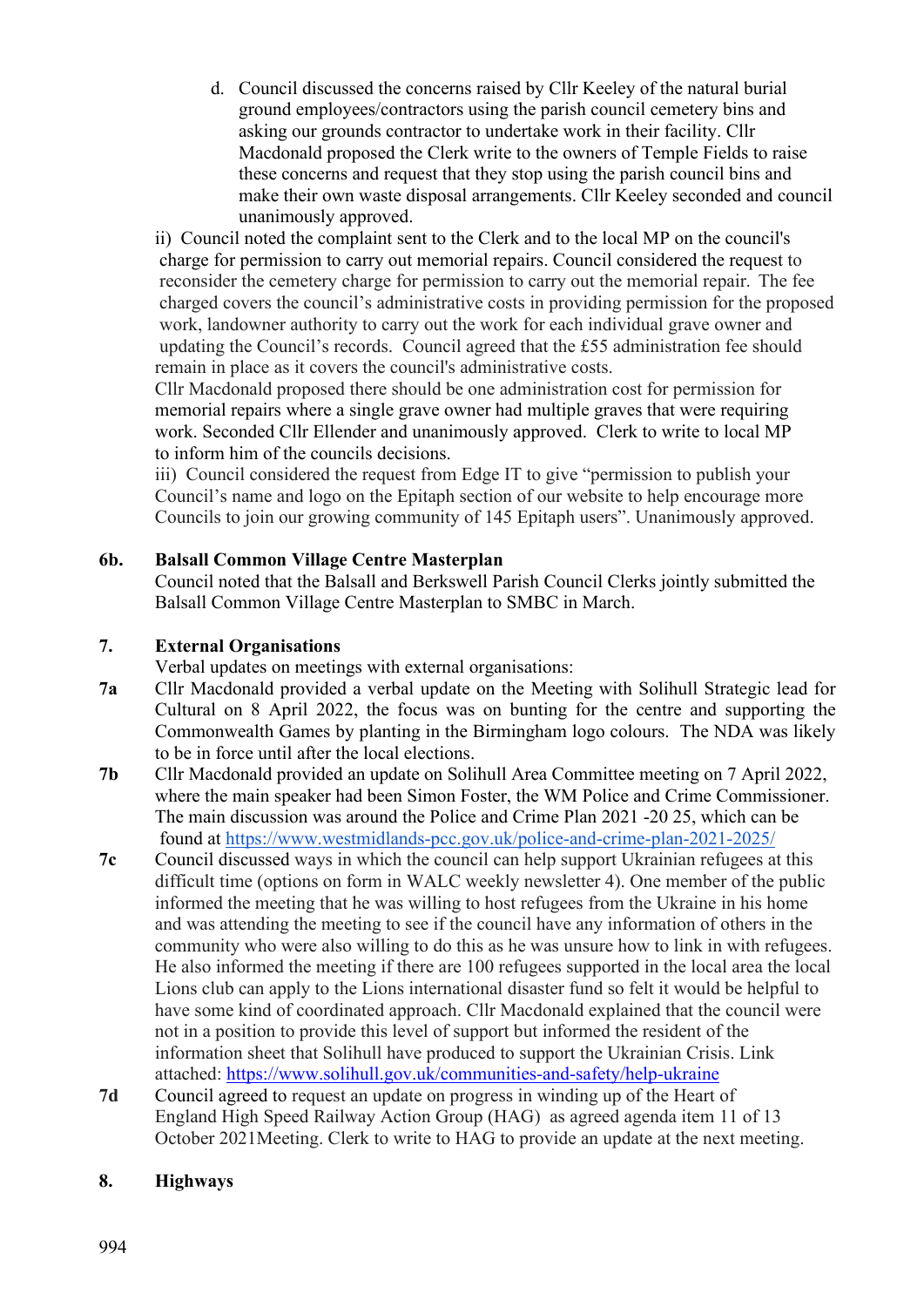**8a** i) Council recorded its concerns about the increasing damage being done to grass verges and green spaces in the parish by motorists parking on them and work by builders and utility companies.

ii) Council approved writing to Solihull MBC to bring this to the attention of Solihull MBC and ask them to address the problem to ensure our grass verges and green spaces are maintained and not systematically destroyed as these are important for flood resilience and carbon capture. Cllr Tindall agreed to draft a letter.

iii) Council were updated by Cllr Tindall who has been in contact with Western Power to complain about the damage and mess they have left in Needlers End Lane and to ask them what action they propose to redress the problem. Conversations have taken place with Western Power and the contractors undertaking the work to make sure the verges are returfed rather than just reseeded to restore them to their original state before the work commenced. Cllr Tindall will keep the council updated.

**8b.** Council approved writing to Solihull Highways about residents parking on the grass area in front of their properties in Needlers End Lane opposite Willow Park and ask them to consider options to provide proper parking for residents. Cllr Tindall agreed to draft a letter.

## **9. Administration**

- **9a** Council unanimously approved appointing the same Internal Auditor as the previous year and agreed a budget (up to £200); the auditor would carry out the work in early June 2022.
- **9b** Council noted that the Council's insurance is due for renewal 1 June 2022 and there are actions required to update relevant information to obtain quotes. Council approved setting up a Working Group (Cllrs Macdonld and Tindall) to review and update the Council's Asset Register and to complete the Insurance renewal questionnaire, working with the Clerk.
- **9c** Council noted the External Auditor (PKF Littlejohn) email on completing the AGAR (Annual Governance and Accountability Returns). Council agreed to set up a Working Group (Cllrs Drake and Tindall) to work with the Clerk to complete the return, due by end July.
- **9d** Council approved obtaining quotes to replace the 2 parish council noticeboards, which are damaged, plus a new parish council noticeboard to be placed near the crossroads in Fen End and a new noticeboard in the car park area of the Temple Balsall cemetery for cemetery notices. Council approved updating the address information on the Willow Park and Oakley entrance notices.
- **9e** Council approved additional works from Fairways for an arboricultural survey of Willow Park, Temple Balsall cemetery and Oakley as there is visual damage that needs to be assessed and action planned for autumn work. Council approved using Warwickshire Conservation Volunteers to clear the undergrowth in the top area and under the trees in Willow Park, which are outside the grounds contract and a budget of £100.
- **9f** Council approved a budget of £2000 to be used for summer bedding plants in its planters, a contract (I Richards) to water the planters and for publicity to encourage residents to plant front gardens, baskets and pots with the Birmingham Commonwealth Games colours.
- **9g** Council noted that a budget of £1,000 for the purchase of bunting to celebrate the Queen's Platinum Jubilee at its April meeting but that the budget would likely need to be increased for hanging the bunting once costs are obtained from SMBC. Council noted that Cllr Slater is leading on the arrangements.
- **9h** Council considered a response to the letter from the NALC Smaller Councils Committee Chair asking what issues of relevance we would like the committee to address and the services they would like NALC to provide. Council agreed to Cllr Drakes suggestions to:
	- welcome NALC taking a lead and guiding us on issues like climate change
	- more commonality of websites and other systems/processes e.g. HR would make support much easier and hopefully cheaper. Although all councils are different in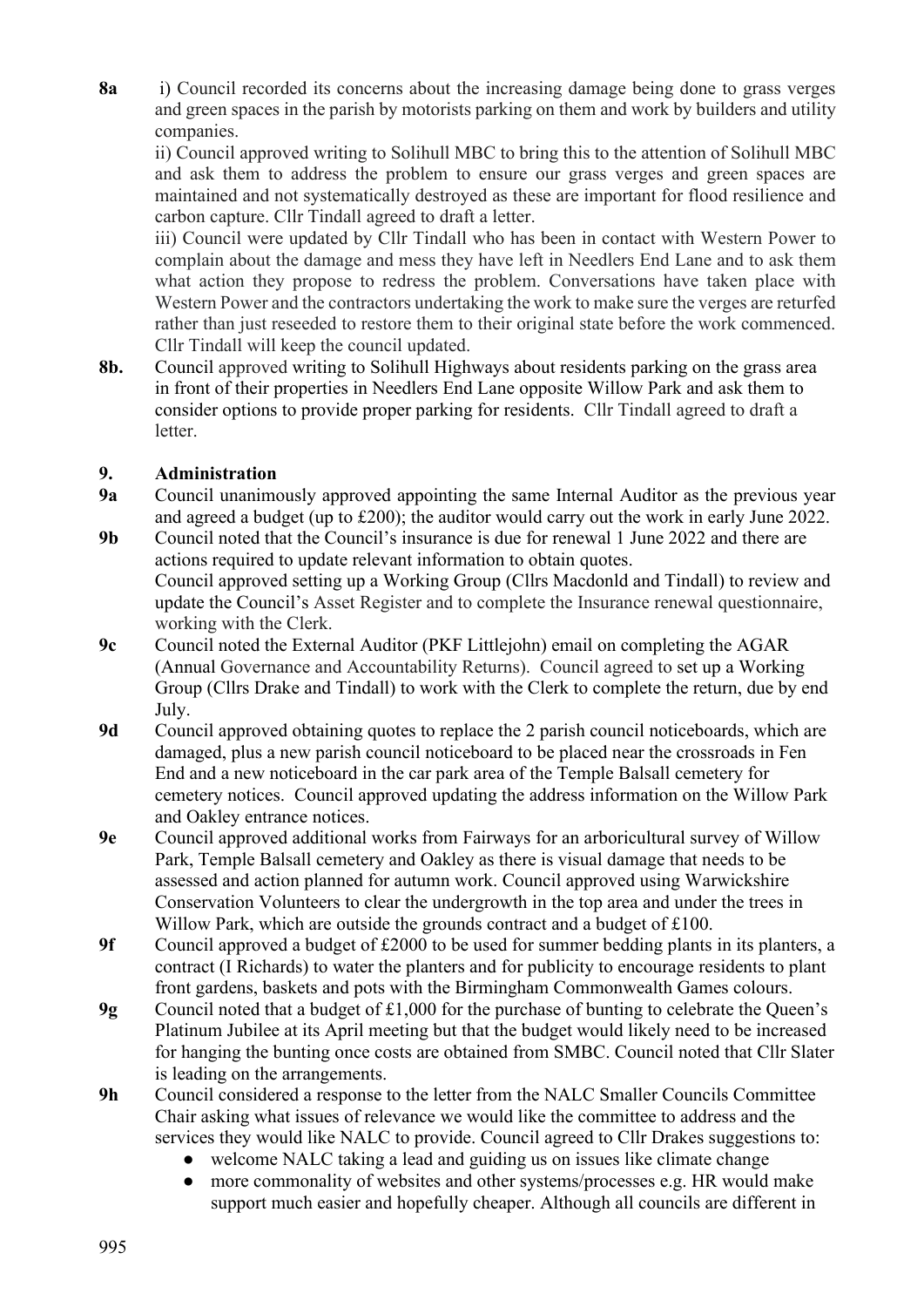scale and services there is also much that is common. Currently we all have to develop and run our own which is inefficient, confusing and increases our risk.

### **10. Willow Park**

- **10a** Council noted that theproposed Public Right of Way from Willow Park, Needlers End Lane to the PRoW has been refused by the land owner due to ASB activity (drugs/alcohol/trespass/etc). To avoid further incursions the landowner has put up a more substantial fence to protect the tenant and animals in the fields. There was a discussion about requesting a kissing gate style access instead of the style in Grange Road to the PRoW but thought not necessary as there was a kissing gate providing access to Needlers End Lane very close to Grange Road.
- **10b** Council discussed the request from Friends of Willow Park and Warwickshire Wildlife Trust to create a flower meadow in the top grass part of Willow Park. Council decided against the request as it was considered the soil was too fertile for a wild flower meadow. Council unanimously agreed to the amended proposal by Cllr Macdonald, seconded by Cllr Keeley, to use the area for a community orchard as this was more suitable for the area.

#### **11. Accounts**

**11a** Council noted the payments approved in March were made and that issues with HSBC direct debits were now resolved.

**11b** Council approved the payments below:

| $P_{111} = 0 = 1$ a jintents $P_{11}$ ( $P_{12}$ oss) |                                   |           |
|-------------------------------------------------------|-----------------------------------|-----------|
| Arden Self Storage                                    | Inv 13542365 2022 Unit rental     | £1,080.00 |
| Pied Piper                                            | March Moles inv 3246              | £102.00   |
| J Parry-Evans                                         | March invoice – Temporary Clerk   | £800.00   |
| J Parry-Evans                                         | Cemetery Project Management March | £675.00   |
| Fairways                                              | Contract inv 22-04-034            | £1,400.00 |
| <b>WALC</b>                                           | Inv SUBS-2022-116 Membership      | £1,087.80 |
| <b>ICCM</b>                                           | Inv $4589/2022/23$ Membership     | £95.00    |

## **April 2022 Payments List (gross)**

 +Direct Debits - Smart Pension, Waterplus, Vodafone and Standing Orders - Clerk salary, Conquira office rent

## **12. Planning Applications**

**(12.1)** To consider the following **Planning Applications;**

**PL/2022/00395/PPFL** 3 Gypsy Lane Change of use from a physiotherapy practice to a domestic dwelling. No objections.

**PL/2022/00537/MINFDW** Land North Of The Willows Meer End Road Meer End. No objections.

**PL/2022/00601/MINFHO** 174 Kenilworth Road CV7 7EW Proposed roof replacement including raised ridge height. Cllr Lloyd's email concerns on the change of the roof colour as he felt this conflicted with Policy BE2 of the Balsall Neighbourhood Development Plan. Council concluded that as existing roof colours were varied in that part of the Kenilworth Road there was not a conflict with the policy. No objections.

**PL/2022/00546/MINFHO** 1 Cedar Wood Drive CV7 7DS**.** Single storey extensions to front and first floor side bedroom extensions above garage. No objections.

**PL/2022/00397/MINFHO** 34 Oakley Fen End. Remove outhouses from the side elevation of the property. Single storey side and front extension. No objections.